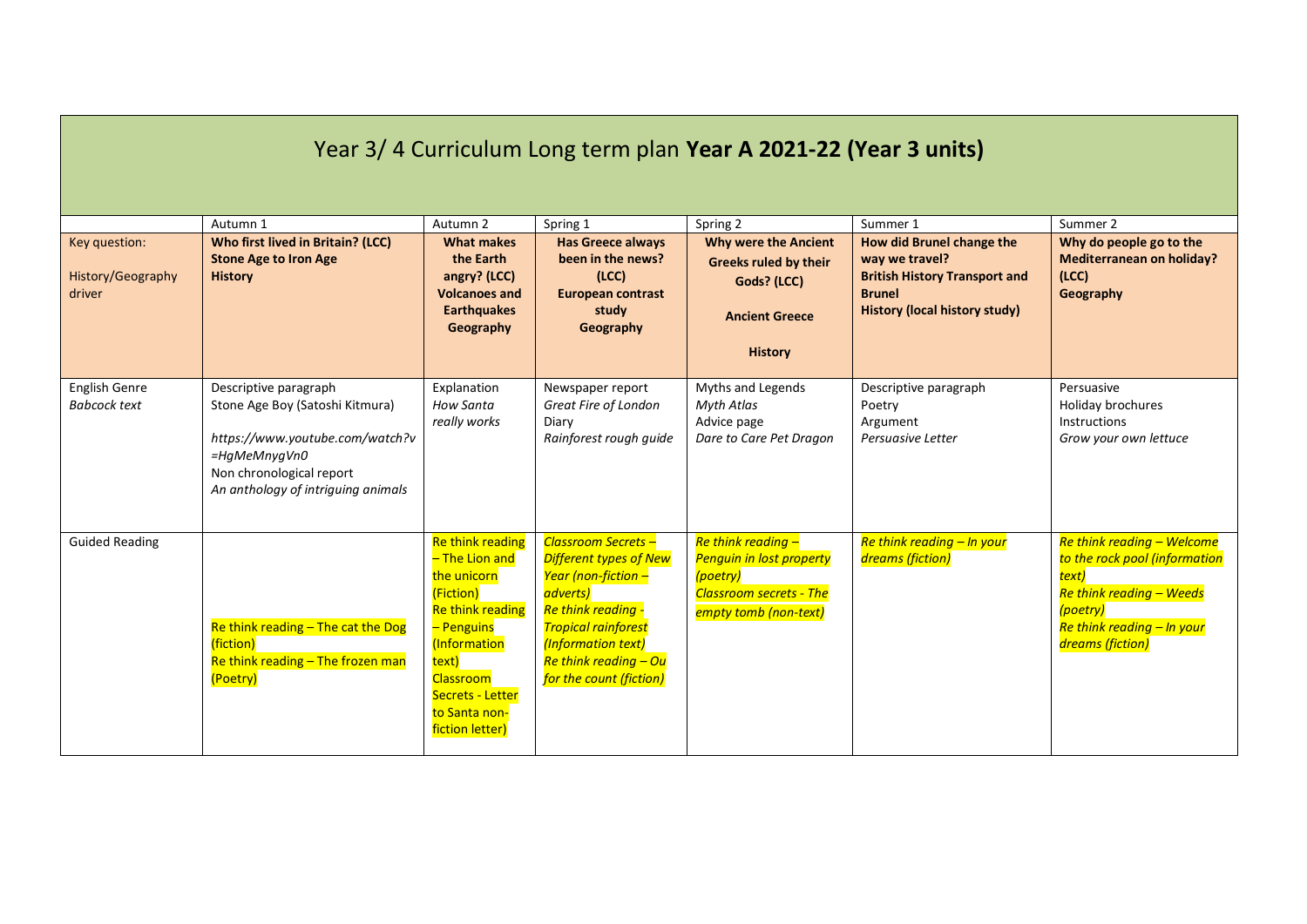| <b>White Rose Maths</b> | Place Value (3 weeks)<br>$\bullet$<br>Addition and Subtraction (5 weeks)<br>Multiplication and Division (4 weeks)<br>$\bullet$                                                                                                                                                                                                                                                                                                                                                                                                                                                                                                                                                                                                                                                                                                                                                                                                                                                                                                                                                                                                                                                                                                             | Multiplication and Division (3 weeks)<br>Money (1 week)<br>Statistics (2 weeks)<br>Measurement length and perimeter (3<br>weeks)<br>Fractions (2 weeks)<br>Consolidation (1 week)                                                                                                                                                                 | Fractions (3 weeks)<br>Time (3 weeks)<br>Shape (2 shapes)<br>Mass and capacity (3 weeks)<br>Consolidation (1 week)                                                                                                                                                                                                                                                                                                                                                                                                                                                                                                                                                                                                                                                                                                                                                                                                                                                                                                                                               |  |  |  |  |
|-------------------------|--------------------------------------------------------------------------------------------------------------------------------------------------------------------------------------------------------------------------------------------------------------------------------------------------------------------------------------------------------------------------------------------------------------------------------------------------------------------------------------------------------------------------------------------------------------------------------------------------------------------------------------------------------------------------------------------------------------------------------------------------------------------------------------------------------------------------------------------------------------------------------------------------------------------------------------------------------------------------------------------------------------------------------------------------------------------------------------------------------------------------------------------------------------------------------------------------------------------------------------------|---------------------------------------------------------------------------------------------------------------------------------------------------------------------------------------------------------------------------------------------------------------------------------------------------------------------------------------------------|------------------------------------------------------------------------------------------------------------------------------------------------------------------------------------------------------------------------------------------------------------------------------------------------------------------------------------------------------------------------------------------------------------------------------------------------------------------------------------------------------------------------------------------------------------------------------------------------------------------------------------------------------------------------------------------------------------------------------------------------------------------------------------------------------------------------------------------------------------------------------------------------------------------------------------------------------------------------------------------------------------------------------------------------------------------|--|--|--|--|
| Science                 | Rock and soils<br>compare and group together different kinds of<br>$\bullet$<br>rocks on the basis of their appearance and simple<br>physical properties<br>describe in simple terms how fossils are formed<br>$\bullet$<br>when things that have lived are trapped within<br>rock<br>recognise that soils are made from rocks and<br>$\bullet$<br>organic matter.<br>Forces and magnets<br>compare how things move on different surfaces<br>$\bullet$<br>notice that some forces need contact between<br>$\bullet$<br>two objects, but magnetic forces can act at a<br>distance<br>observe how magnets attract or repel each other<br>$\bullet$<br>and attract some materials and not others<br>compare and group together a variety of everyday<br>$\bullet$<br>materials on the basis of whether they are<br>attracted to a magnet, and identify some magnetic<br>materials<br>describe magnets as having two poles<br>$\bullet$<br>predict whether two magnets will attract or repel<br>$\bullet$<br>each other, depending on which poles are facing.<br>During Years 3 and 4, pupils should be taught to use the following practical scientific methods, processes and skills through the teaching of the programme of study content: | Skeleton and Movement<br>identify that animals, including<br>humans, need the right types and<br>amount of nutrition, and that they<br>cannot make their own food; they<br>get nutrition from what they eat<br>identify that humans and some<br>$\bullet$<br>other animals have skeletons and<br>muscles for support, protection and<br>movement. | Light and Shadows<br>recognise that they need light in order to see<br>things and that dark is the absence of light<br>notice that light is reflected from surfaces<br>$\bullet$<br>recognise that light from the sun can be<br>$\bullet$<br>dangerous and that there are ways to protect their<br>eyes<br>recognise that shadows are formed when the light<br>$\bullet$<br>from a light source is blocked by an opaque object<br>find patterns in the way that the size of shadows<br>$\bullet$<br>change<br>Plants<br>identify and describe the functions of different<br>parts of flowering plants: roots, stem/trunk, leaves<br>and flowers<br>explore the requirements of plants for life and<br>$\bullet$<br>growth (air, light, water, nutrients from soil, and<br>room to grow) and how they vary from plant to<br>plant<br>investigate the way in which water is transported<br>$\bullet$<br>within plants<br>explore the part that flowers play in the life cycle<br>of flowering plants, including pollination, seed<br>formation and seed dispersal. |  |  |  |  |
|                         | asking relevant questions and using different types of scientific enquiries to answer them<br>$\bullet$<br>setting up simple practical enquiries, comparative and fair tests<br>$\bullet$                                                                                                                                                                                                                                                                                                                                                                                                                                                                                                                                                                                                                                                                                                                                                                                                                                                                                                                                                                                                                                                  |                                                                                                                                                                                                                                                                                                                                                   |                                                                                                                                                                                                                                                                                                                                                                                                                                                                                                                                                                                                                                                                                                                                                                                                                                                                                                                                                                                                                                                                  |  |  |  |  |

- making systematic and careful observations and, where appropriate, taking accurate measurements using standard units, using a range of equipment, including thermometers and data loggers
- gathering, recording, classifying and presenting data in a variety of ways to help in answering questions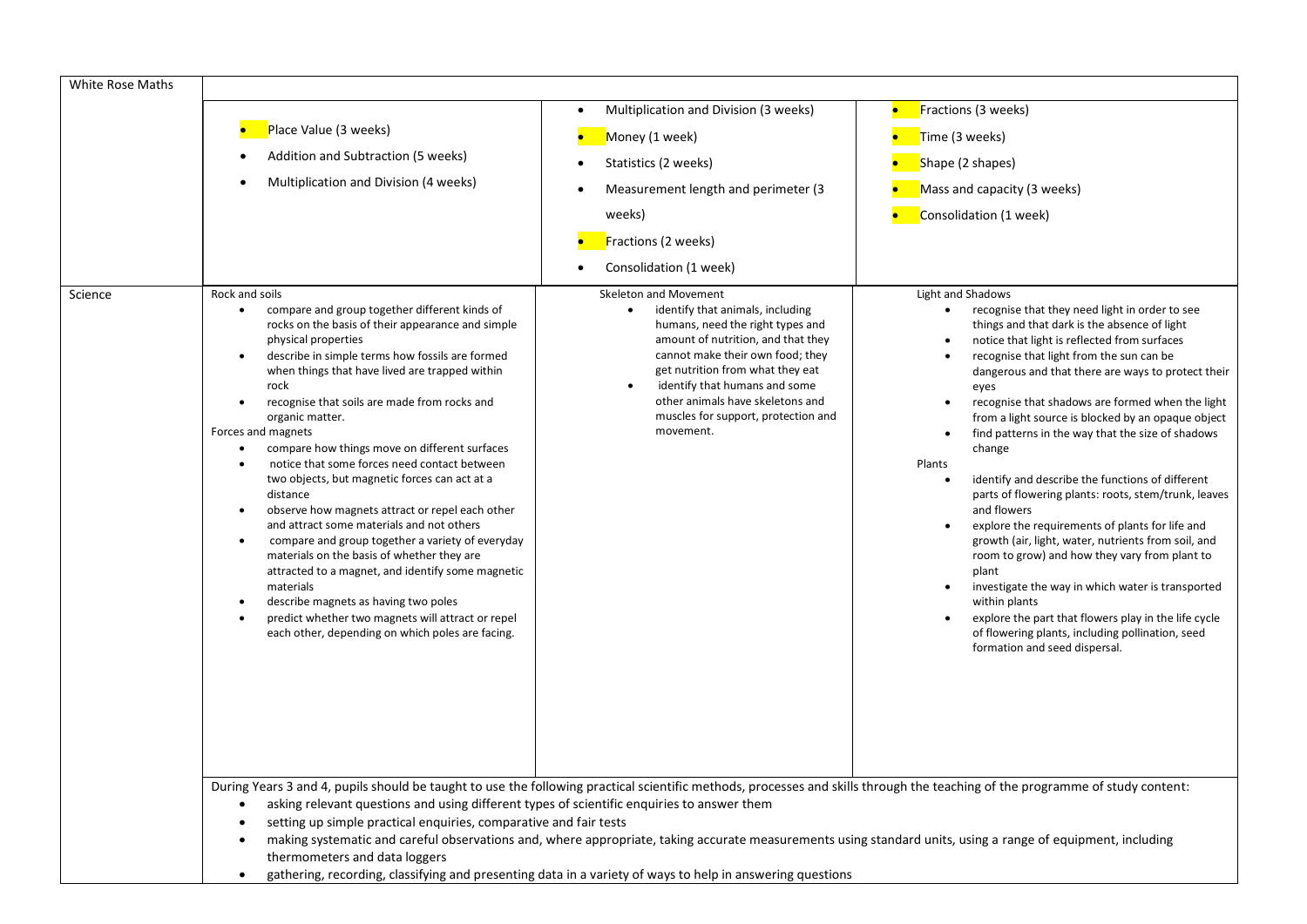|           | recording findings using simple scientific language, drawings, labelled diagrams, keys, bar charts, and tables<br>reporting on findings from enquiries, including oral and written explanations, displays or presentations of results and conclusions<br>using results to draw simple conclusions, make predictions for new values, suggest improvements and raise further questions<br>$\bullet$<br>identifying differences, similarities or changes related to simple scientific ideas and processes<br>$\bullet$<br>using straightforward scientific evidence to answer questions or to support their findings. |                                                                                                                                                                                                                                                                                                                                                                                                                                                                                                                                                                                                                                                                                                                                                                                                                                                                                                                                                                                                                                                                                                                                                                                                  |                                                                                                                                                                                                                                                                                                                                                                                                                                                                                                                                                                                                              |  |  |  |  |
|-----------|--------------------------------------------------------------------------------------------------------------------------------------------------------------------------------------------------------------------------------------------------------------------------------------------------------------------------------------------------------------------------------------------------------------------------------------------------------------------------------------------------------------------------------------------------------------------------------------------------------------------|--------------------------------------------------------------------------------------------------------------------------------------------------------------------------------------------------------------------------------------------------------------------------------------------------------------------------------------------------------------------------------------------------------------------------------------------------------------------------------------------------------------------------------------------------------------------------------------------------------------------------------------------------------------------------------------------------------------------------------------------------------------------------------------------------------------------------------------------------------------------------------------------------------------------------------------------------------------------------------------------------------------------------------------------------------------------------------------------------------------------------------------------------------------------------------------------------|--------------------------------------------------------------------------------------------------------------------------------------------------------------------------------------------------------------------------------------------------------------------------------------------------------------------------------------------------------------------------------------------------------------------------------------------------------------------------------------------------------------------------------------------------------------------------------------------------------------|--|--|--|--|
| Geography | Human and Physical knowledge<br>describe and understand key aspects of:<br>$\bullet$<br>physical geography, including: climate zones,<br>$\bullet$<br>biomes and vegetation belts, rivers, mountains,<br>volcanoes and earthquakes, and the water cycle<br>human geography, including: types of settlement<br>and land use, economic activity including trade<br>links, and the distribution of natural resources<br>including energy, food, minerals and water                                                                                                                                                    | Locational Knowledge<br>locate the world's countries, using maps to<br>$\bullet$<br>focus on Europe (including the location of<br>Russia) and North and South America,<br>concentrating on their environmental regions,<br>key physical and human characteristics,<br>countries, and major cities<br>name and locate counties and cities of the<br>$\bullet$<br>United Kingdom, geographical regions and their<br>identifying human and physical characteristics,<br>key topographical features (including hills,<br>mountains, coasts and rivers), and land-use<br>patterns; and understand how some of these<br>aspects have changed over time<br>identify the position and significance of<br>$\bullet$<br>latitude, longitude, Equator, Northern<br>Hemisphere, Southern Hemisphere, the Tropics<br>of Cancer and Capricorn, Arctic and Antarctic<br>Circle, the Prime/Greenwich Meridian and time<br>zones (including day and night)<br>Place Knowledge<br>understand geographical similarities and<br>differences through the study of human and<br>physical geography of a region of the United<br>Kingdom, a region in a European country, and a<br>region within North or South America | Geographical skills<br>use maps, atlases, globes and digital/computer mapping to<br>$\bullet$<br>locate countries and describe features studied<br>use the eight points of a compass, four and six-figure grid<br>$\bullet$<br>references, symbols and key (including the use of Ordnance<br>Survey maps) to build their knowledge of the United Kingdom<br>and the wider world<br>use fieldwork to observe, measure, record and present the<br>$\bullet$<br>human and physical features in the local area using a range of<br>methods, including sketch maps, plans and graphs, and digital<br>technologies |  |  |  |  |
|           | enhance their locational and place knowledge.                                                                                                                                                                                                                                                                                                                                                                                                                                                                                                                                                                      |                                                                                                                                                                                                                                                                                                                                                                                                                                                                                                                                                                                                                                                                                                                                                                                                                                                                                                                                                                                                                                                                                                                                                                                                  | Pupils should extend their knowledge and understanding beyond the local area to include the United Kingdom and Europe, North and South America. This will include the location<br>and characteristics of a range of the world's most significant human and physical features. They should develop their use of geographical knowledge, understanding and skills to                                                                                                                                                                                                                                           |  |  |  |  |
| History   | Changes in Britain from Stone Age to Iron Age (non-<br>statutory)<br>This could include:<br>late Neolithic hunter-gatherers and early<br>$\bullet$<br>farmers, for example, Skara Brae<br>Bronze Age religion, technology and travel,<br>$\bullet$<br>for example, Stonehenge<br>Iron Age hill forts: tribal kingdoms, farming,<br>art and culture                                                                                                                                                                                                                                                                 | <b>Ancient Greece</b><br>a study of Greek life and achievements<br>$\bullet$<br>and their influence on the western world                                                                                                                                                                                                                                                                                                                                                                                                                                                                                                                                                                                                                                                                                                                                                                                                                                                                                                                                                                                                                                                                         | Local history study<br>a depth study linked to one of the British areas of<br>$\bullet$<br>study listed above<br>a study over time tracing how several aspects of<br>$\bullet$<br>national history are reflected in the locality (this can<br>go beyond 1066)<br>a study of an aspect of history or a site dating from a<br>period beyond 1066 that is significant in the locality                                                                                                                                                                                                                           |  |  |  |  |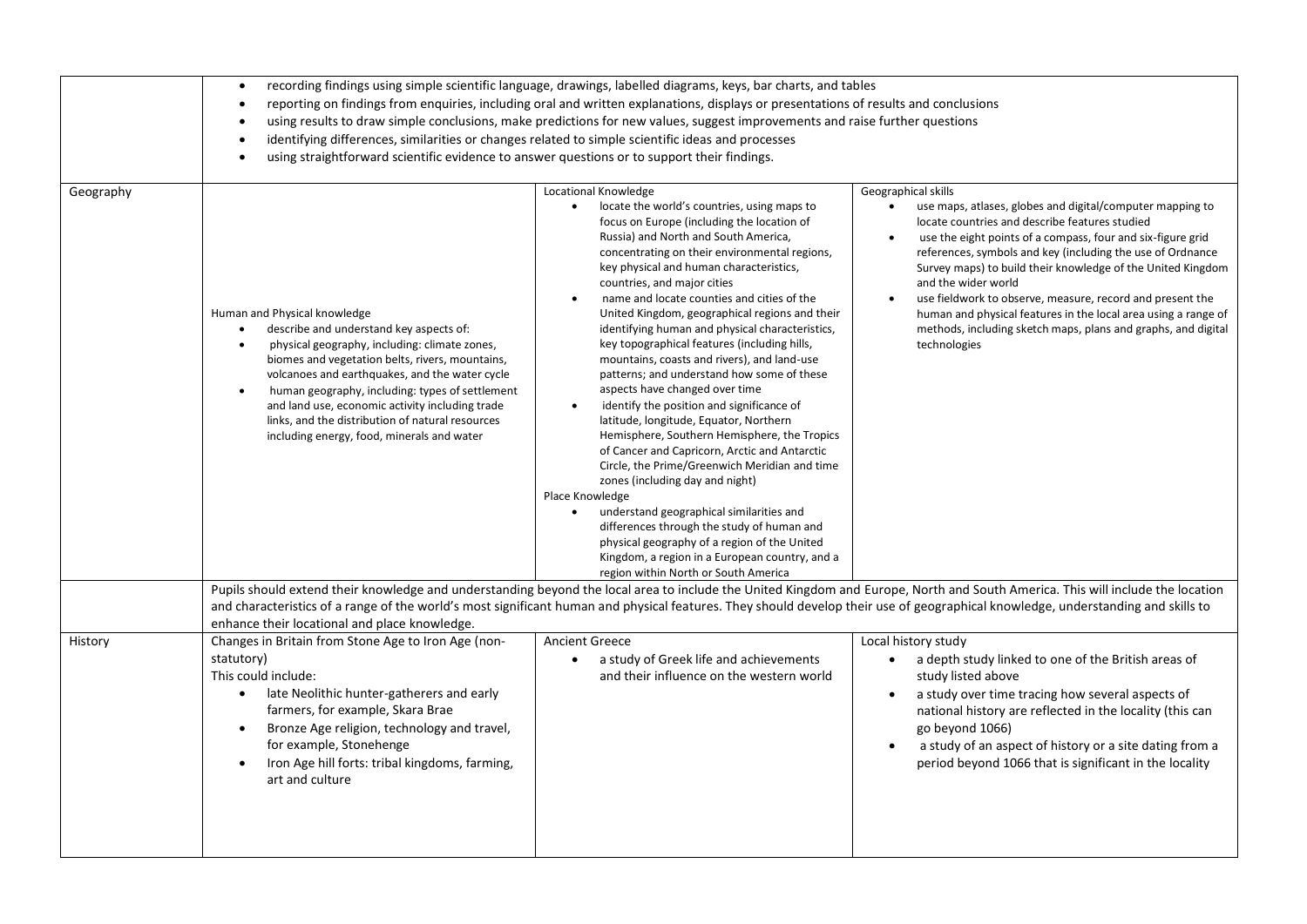|             | Pupils should continue to develop a chronologically secure knowledge and understanding of British, local and world history, establishing clear narratives within and across the<br>periods they study. They should note connections, contrasts and trends over time and develop the appropriate use of historical terms. They should regularly address and<br>sometimes devise historically valid questions about change, cause, similarity and difference, and significance. They should construct informed responses that involve thoughtful<br>selection and organisation of relevant historical information. They should understand how our knowledge of the past is constructed from a range of sources. |                                                         |                                                        |                                                |                                      |             |  |  |  |
|-------------|---------------------------------------------------------------------------------------------------------------------------------------------------------------------------------------------------------------------------------------------------------------------------------------------------------------------------------------------------------------------------------------------------------------------------------------------------------------------------------------------------------------------------------------------------------------------------------------------------------------------------------------------------------------------------------------------------------------|---------------------------------------------------------|--------------------------------------------------------|------------------------------------------------|--------------------------------------|-------------|--|--|--|
| Computing   | Purple Mash                                                                                                                                                                                                                                                                                                                                                                                                                                                                                                                                                                                                                                                                                                   |                                                         |                                                        |                                                | Purple Mash                          | Purple Mash |  |  |  |
| Purple Mash |                                                                                                                                                                                                                                                                                                                                                                                                                                                                                                                                                                                                                                                                                                               |                                                         |                                                        |                                                |                                      |             |  |  |  |
|             | 3.1 Coding<br>Consolidation<br>3.9 presenting with PowerPoint                                                                                                                                                                                                                                                                                                                                                                                                                                                                                                                                                                                                                                                 |                                                         |                                                        |                                                |                                      |             |  |  |  |
|             | 3.2 Online safety                                                                                                                                                                                                                                                                                                                                                                                                                                                                                                                                                                                                                                                                                             | Purple Mash<br>3.3.<br>spreadsheets<br>3.4 touch typing | Purple Mash<br>3.5 email<br>3.6 branching<br>databases | Purple Mash<br>3.7 simulations<br>3.8 graphing | 3.9 presenting with google<br>slides |             |  |  |  |

In Key Stage 2 - Pupils should be taught to:

• design, write and debug programs that accomplish specific goals, including controlling or simulating physical systems; solve problems by decomposing them into smaller parts

• use sequence, selection, and repetition in programs; work with variables and various forms of input and output

• use logical reasoning to explain how some simple algorithms work and to detect and correct errors in algorithms and programs

• understand computer networks including the internet; how they can provide multiple services, such as the world wide web; and the opportunities they offer for communication and collaboration

• use search technologies effectively, appreciate how results are selected and ranked, and be discerning in evaluating digital content

• select, use and combine a variety of software (including internet services) on a range of digital devices to design and create a range of programs, systems and content that accomplish given goals, including collecting, analysing, evaluating and presenting data and information

• use technology safely, respectfully and responsibly; recognise acceptable/unacceptable behaviour; identify a range of ways to report concerns about content and contact.

| <b>PSHE</b> | <b>BM</b> (Being Me in My World) | CD                                      | <b>DG</b> (Dreams and                               | <b>HM</b> (Healthy Me)           | <b>RL</b> (Relationships) | <b>CM</b> (Changing Me)                                      |
|-------------|----------------------------------|-----------------------------------------|-----------------------------------------------------|----------------------------------|---------------------------|--------------------------------------------------------------|
|             | 'Who am I and how do I fit?      | (Celebrating                            | Goals)                                              | Being and keeping safe           | Building positive,        | Coping positively with change                                |
|             |                                  | Difference)                             | Aspirations, how to                                 | and healthy                      | healthy relationships     |                                                              |
|             |                                  | Respect for                             | achieve goals and                                   |                                  |                           |                                                              |
|             |                                  | similarity and                          | understanding the                                   |                                  |                           |                                                              |
|             |                                  | difference.                             | emotions that go                                    |                                  |                           |                                                              |
|             |                                  | Anti-bullying<br>and being              | with this                                           |                                  |                           |                                                              |
|             |                                  | unique                                  |                                                     |                                  |                           |                                                              |
|             |                                  |                                         |                                                     |                                  |                           |                                                              |
| Art (LCC)   | Could we be book illustrators?   | What's that<br>coming over the<br>hill? | How can we string<br>together a printed<br>picture? | What is in front of the<br>mask? | How cosy is our quilt?    | How can collage help us make a book<br>for younger children? |
|             |                                  |                                         |                                                     |                                  |                           |                                                              |

In Key Stage 2 -Pupils should be taught to develop their techniques, including their control and their use of materials, with creativity, experimentation and an increasing awareness of different kinds of art, craft and design.

Pupils should be taught:

- to create sketch books to record their observations and use them to review and revisit ideas
- to improve their mastery of art and design techniques, including drawing, painting and sculpture with a range of materials [for example, pencil, charcoal, paint, clay]
- about great artists, architects and designers in history.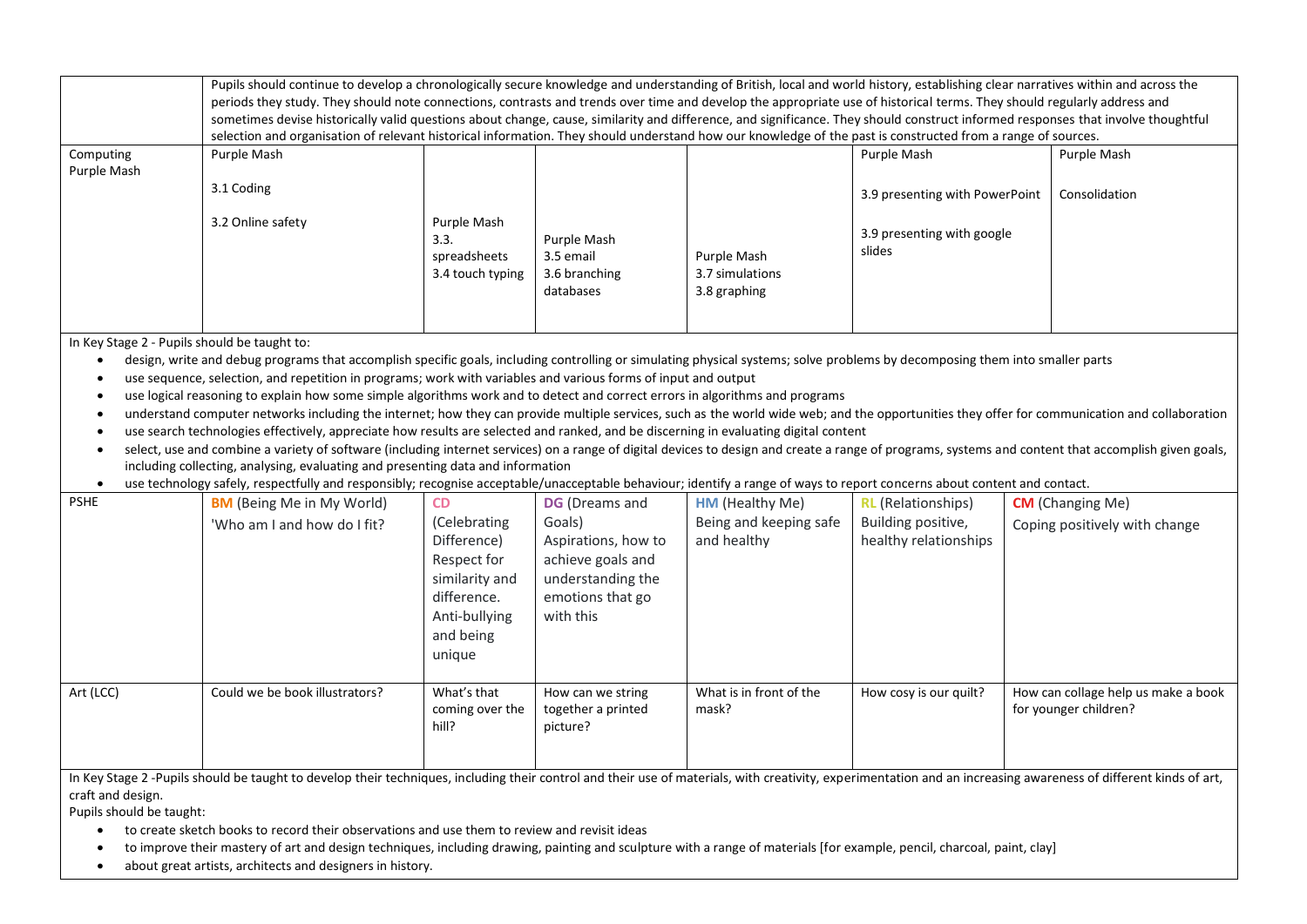| DT (LCC)               | How can we help an egg survive the<br>journey home from the shops?                                                                                                                                                                                                                                                                                                                                                                                                                                                                                                                                                                                                                                                                                                                                                                                                                                                                                                                                                                                                                                                                                                                                                                                                                                                                                                                                                                                                                                                                                                                                                                                                                                                                                                                                                                                                                                                                                                                                                                                                                                                            | How will we<br>bridge that gap?                        | How can we can we<br>design and make a<br>small jewellery<br>container? | What would my dinner be<br>back in time? | How comfy is that<br>cushion?        | How interactive can we make our<br>book?    |
|------------------------|-------------------------------------------------------------------------------------------------------------------------------------------------------------------------------------------------------------------------------------------------------------------------------------------------------------------------------------------------------------------------------------------------------------------------------------------------------------------------------------------------------------------------------------------------------------------------------------------------------------------------------------------------------------------------------------------------------------------------------------------------------------------------------------------------------------------------------------------------------------------------------------------------------------------------------------------------------------------------------------------------------------------------------------------------------------------------------------------------------------------------------------------------------------------------------------------------------------------------------------------------------------------------------------------------------------------------------------------------------------------------------------------------------------------------------------------------------------------------------------------------------------------------------------------------------------------------------------------------------------------------------------------------------------------------------------------------------------------------------------------------------------------------------------------------------------------------------------------------------------------------------------------------------------------------------------------------------------------------------------------------------------------------------------------------------------------------------------------------------------------------------|--------------------------------------------------------|-------------------------------------------------------------------------|------------------------------------------|--------------------------------------|---------------------------------------------|
|                        | Through a variety of creative and practical activities, pupils should be taught the knowledge, understanding and skills needed to engage in an iterative process of designing and<br>making. They should work in a range of relevant contexts [for example, the home, school, leisure, culture, enterprise, industry and the wider environment]. When designing and<br>making, pupils should be taught to:<br><b>Design</b><br>use research and develop design criteria to inform the design of innovative, functional, appealing products that are fit for purpose, aimed at particular individuals or<br>$\bullet$<br>groups<br>generate, develop, model and communicate their ideas through discussion, annotated sketches, cross-sectional and exploded diagrams, prototypes, pattern pieces and<br>$\bullet$<br>computer-aided design<br><b>Make</b><br>select from and use a wider range of tools and equipment to perform practical tasks [for example, cutting, shaping, joining and finishing], accurately<br>$\bullet$<br>select from and use a wider range of materials and components, including construction materials, textiles and ingredients, according to their functional properties and<br>$\bullet$<br>aesthetic qualities<br>Evaluate<br>investigate and analyse a range of existing products<br>$\bullet$<br>evaluate their ideas and products against their own design criteria and consider the views of others to improve their work<br>$\bullet$<br>understand how key events and individuals in design and technology have helped shape the world Technical knowledge<br>$\bullet$<br>apply their understanding of how to strengthen, stiffen and reinforce more complex structures<br>$\bullet$<br>understand and use mechanical systems in their products [for example, gears, pulleys, cams, levers and linkages]<br>$\bullet$<br>understand and use electrical systems in their products [for example, series circuits incorporating switches, bulbs, buzzers and motors]<br>$\bullet$<br>apply their understanding of computing to program, monitor and control their products.<br>$\bullet$ |                                                        |                                                                         |                                          |                                      |                                             |
| MFL FRENCH<br>(Twinkl) | Counting<br>(Twinkl Year 3 French)                                                                                                                                                                                                                                                                                                                                                                                                                                                                                                                                                                                                                                                                                                                                                                                                                                                                                                                                                                                                                                                                                                                                                                                                                                                                                                                                                                                                                                                                                                                                                                                                                                                                                                                                                                                                                                                                                                                                                                                                                                                                                            | Time/Days of<br>the week<br>(Twinkl Year 3)<br>French) | Our school subjects<br>(Twinkl Year 3 French)                           | Going shopping<br>(Twinkl Year 3 French) | Our school<br>(Twinkl Year 3 French) | Getting to know you<br>(Twinkl Year French) |
|                        | In Key Stage 2 - Pupils should be taught to:<br>listen attentively to spoken language and show understanding by joining in and responding<br>$\bullet$<br>explore the patterns and sounds of language through songs and rhymes and link the spelling, sound and meaning of words<br>$\bullet$<br>engage in conversations; ask and answer questions; express opinions and respond to those of others; seek clarification and help<br>$\bullet$<br>speak in sentences, using familiar vocabulary, phrases and basic language structures<br>$\bullet$<br>develop accurate pronunciation and intonation so that others understand when they are reading aloud or using familiar words and phrases<br>$\bullet$<br>present ideas and information orally to a range of audiences<br>$\bullet$<br>read carefully and show understanding of words, phrases and simple writing<br>$\bullet$<br>appreciate stories, songs, poems and rhymes in the language<br>$\bullet$<br>broaden their vocabulary and develop their ability to understand new words that are introduced into familiar written material, including through using a dictionary<br>$\bullet$<br>write phrases from memory, and adapt these to create new sentences, to express ideas clearly<br>$\bullet$<br>describe people, places, things and actions orally* and in writing Languages - key stage 23<br>$\bullet$                                                                                                                                                                                                                                                                                                                                                                                                                                                                                                                                                                                                                                                                                                                                                   |                                                        |                                                                         |                                          |                                      |                                             |